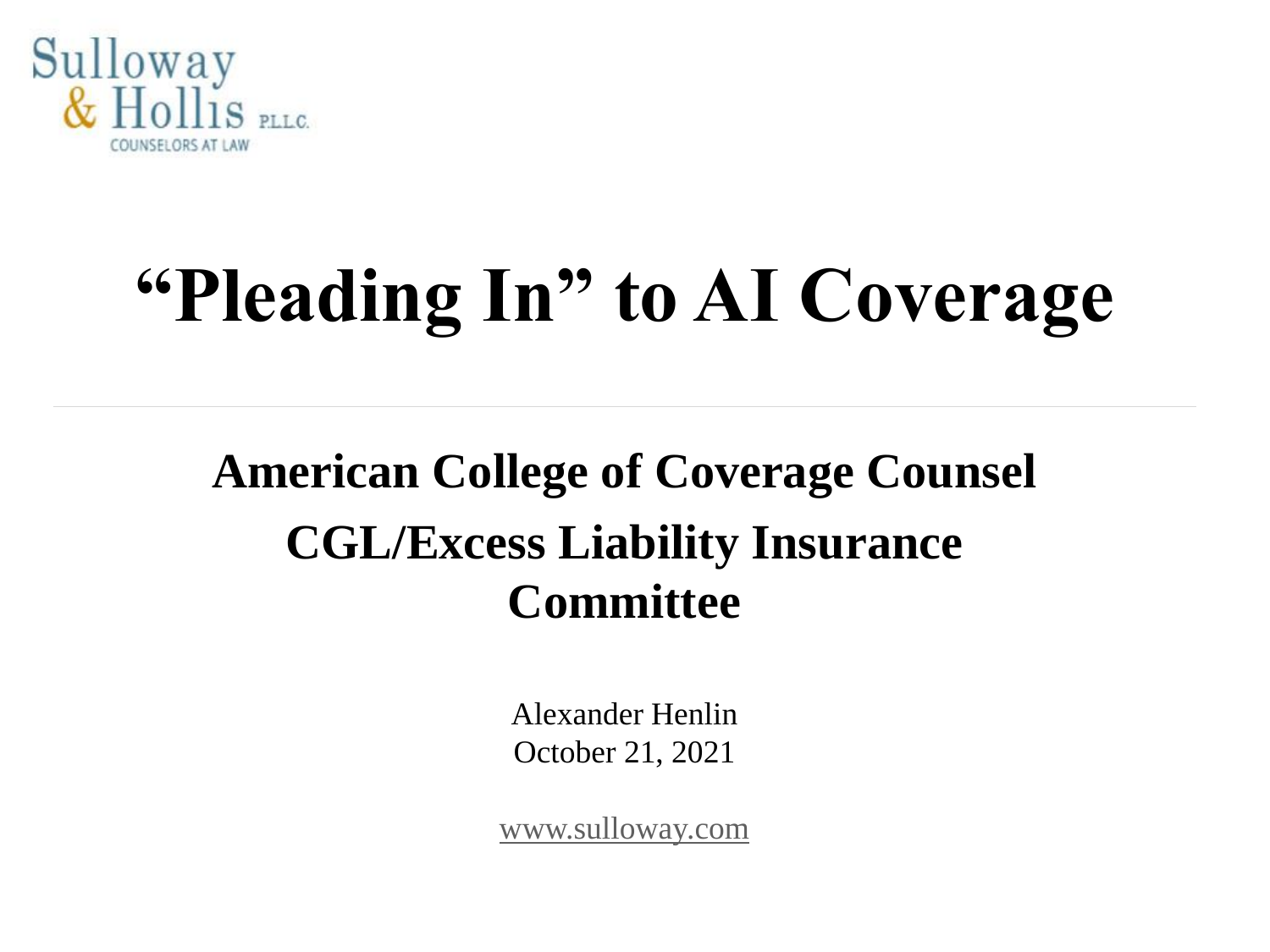

### **U.S. Specialty Insurance Co. v. Harleysville Worcester Ins. Co.**

### No. 1:20-cv-07691-SLC (S.D.N.Y. Sept. 3, 2021)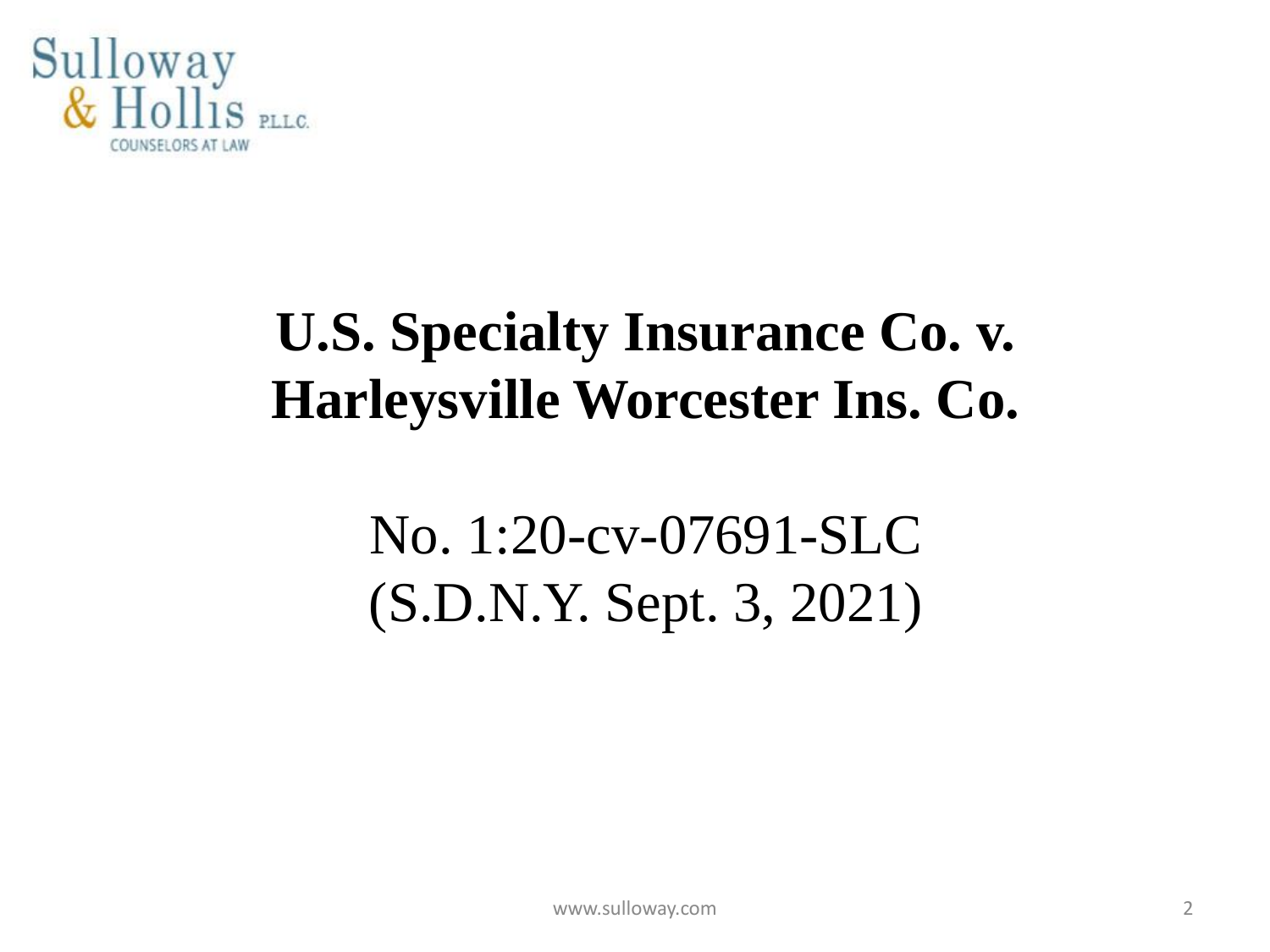

## **U.S. Specialty**

- Oil-to-gas conversion project: building owner hires GC (Aggressive), which hires sub (E.M. Chimney)
	- Contract requires that owner be an AI on Aggressive's insurance
- Employee of E.M. claims on-the-job injury against owner
- Owner brings third-party complaint against Aggressive
- Owner tenders to Aggressive's GL carrier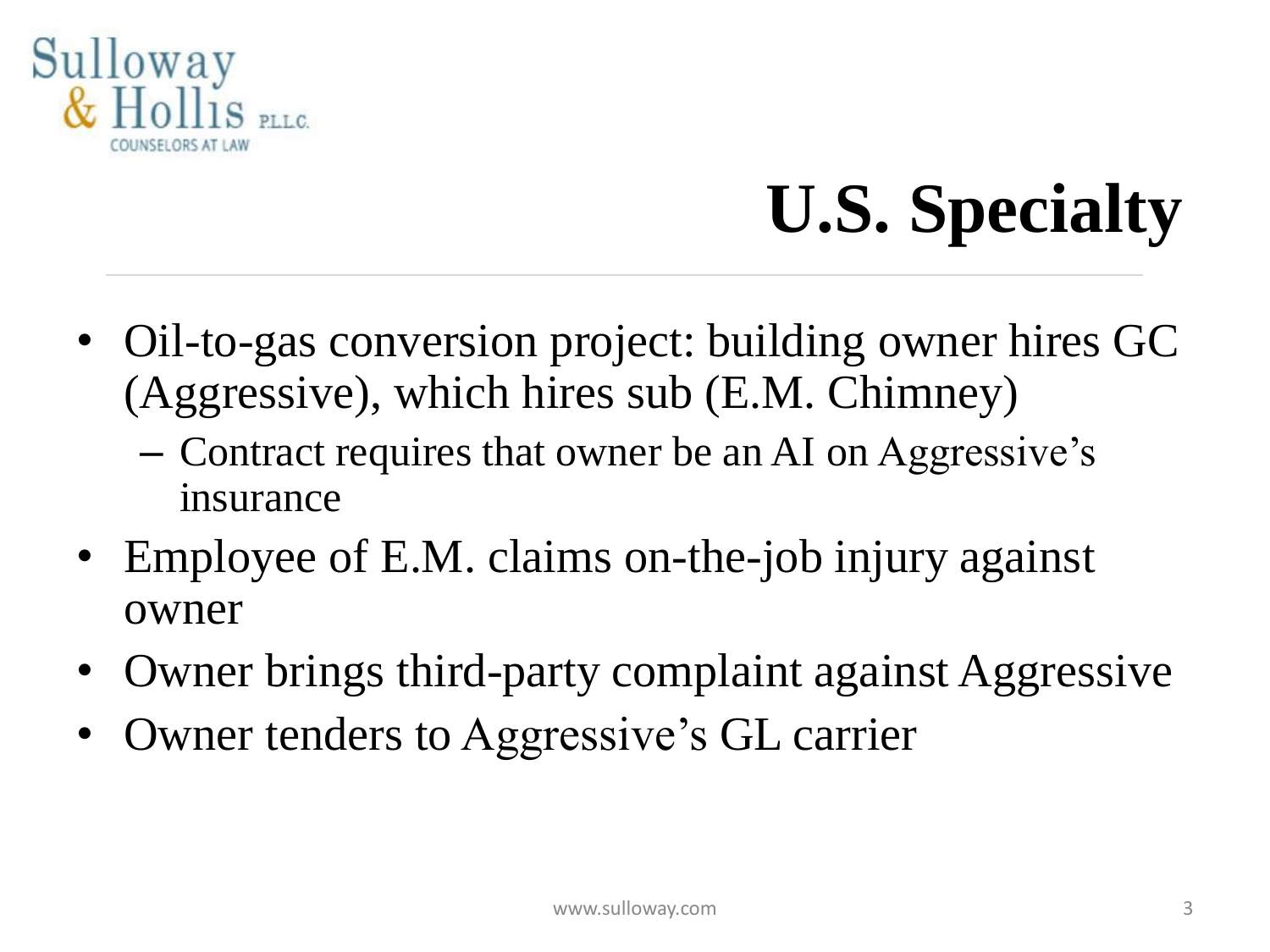

## **U.S. Specialty**

- HELD:
	- Aggressive's insurer owed a defense to owner
	- Third-party complaint raised a "reasonable possibility" that injuries were "caused in whole or in part" by E.M.'s actions on behalf of Aggressive, which is enough under NY law
	- Third-party complaint connected the dots between generalized allegations in u/l complaint and Aggressive (because E.M. was working on Aggressive's behalf) – and did not create legal certainty that Aggressive was not "a" proximate cause of injury.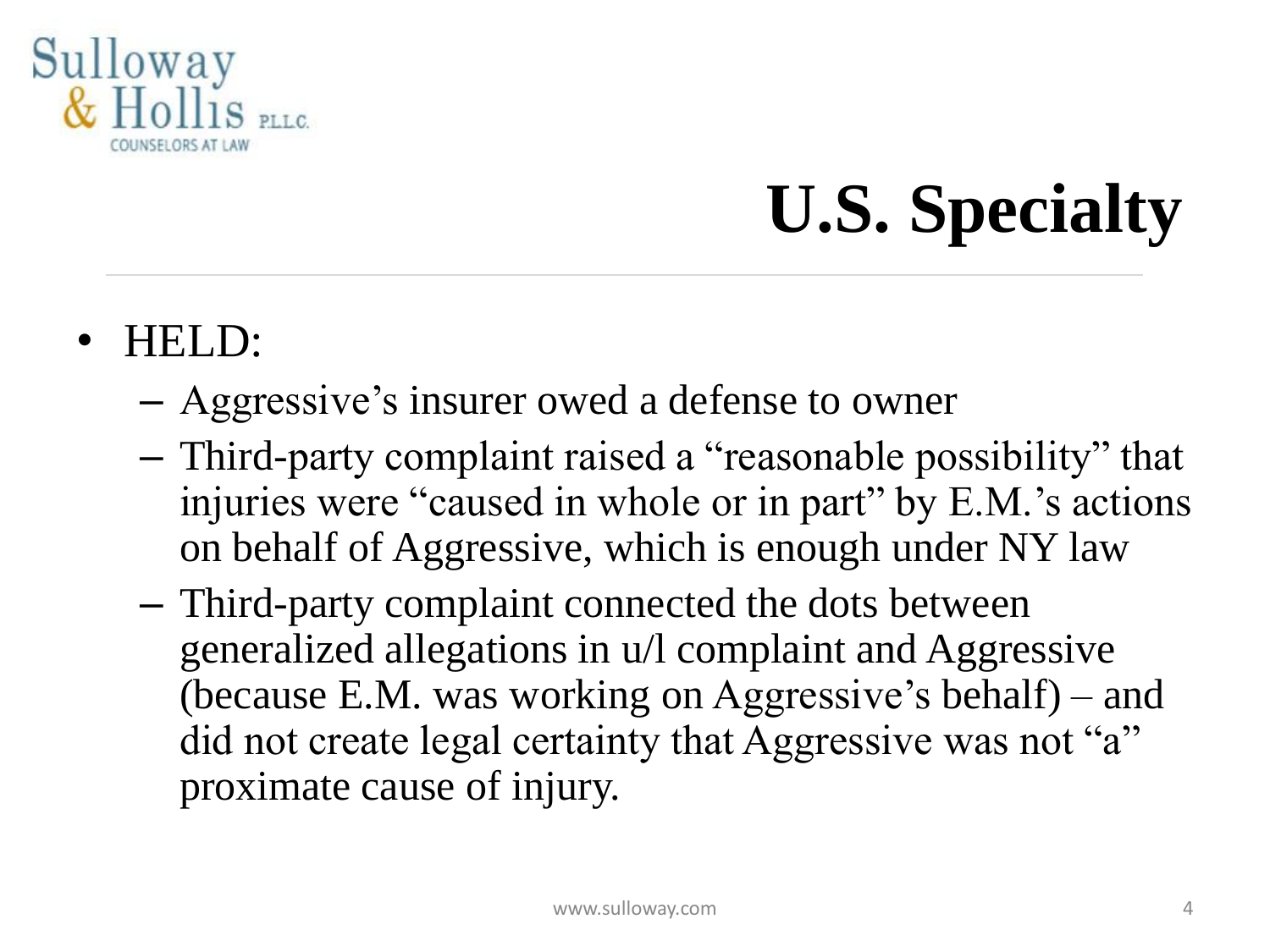

### **Axis Construction Corp. v. Travelers Indemnity Co. of America**

### No. 2:20-cv-1125 (DRH) (E.D.N.Y. Sept. 1, 2021)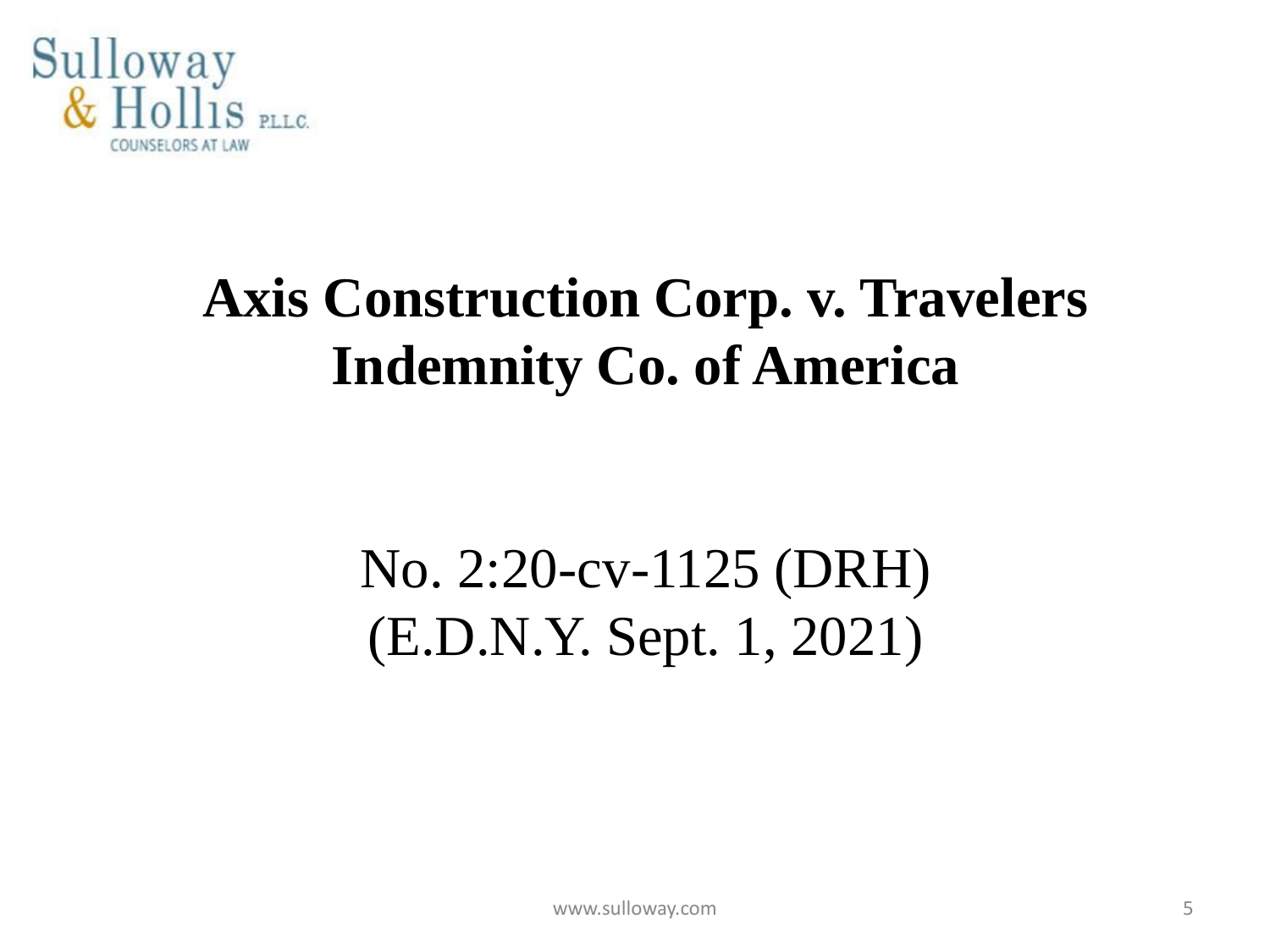

• Typical employee-of-sub claim against general contractor for a construction site bodily injury

• Subcontract required that sub name GC as an AI (primary & noncontributory), but no sub responsible for conditions caused by other subs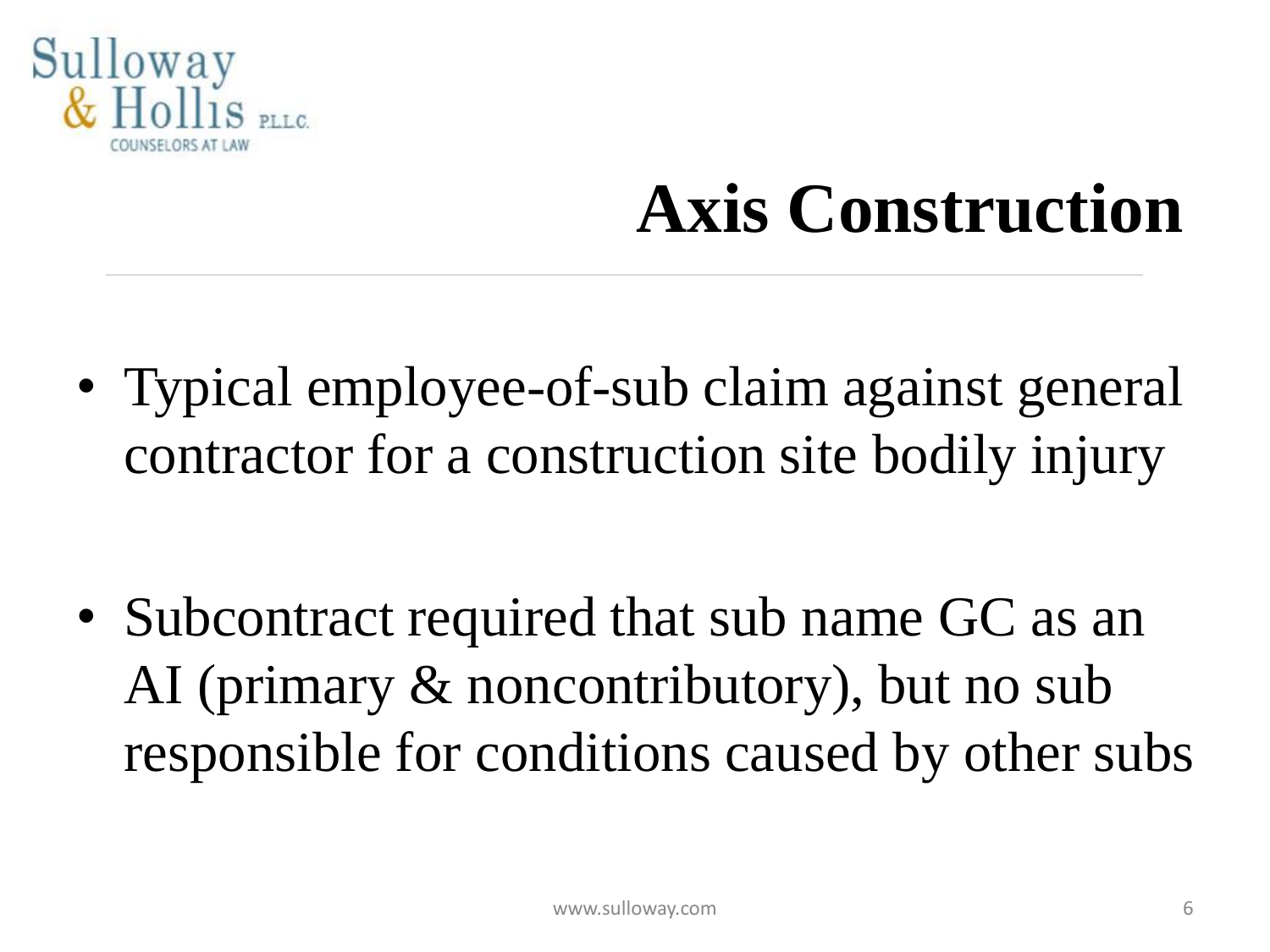

- Axis is GC
	- Sub AWI does millwork
	- Sub ABC does flooring
- Peter Filippone (AWI employee) trips on Masonite sheets left untaped to floor of project
- Axis tenders to AWI's insurance rejected because loss did not arise out of work done by Filippone's employer
- Axis brings third-party complaint against AWI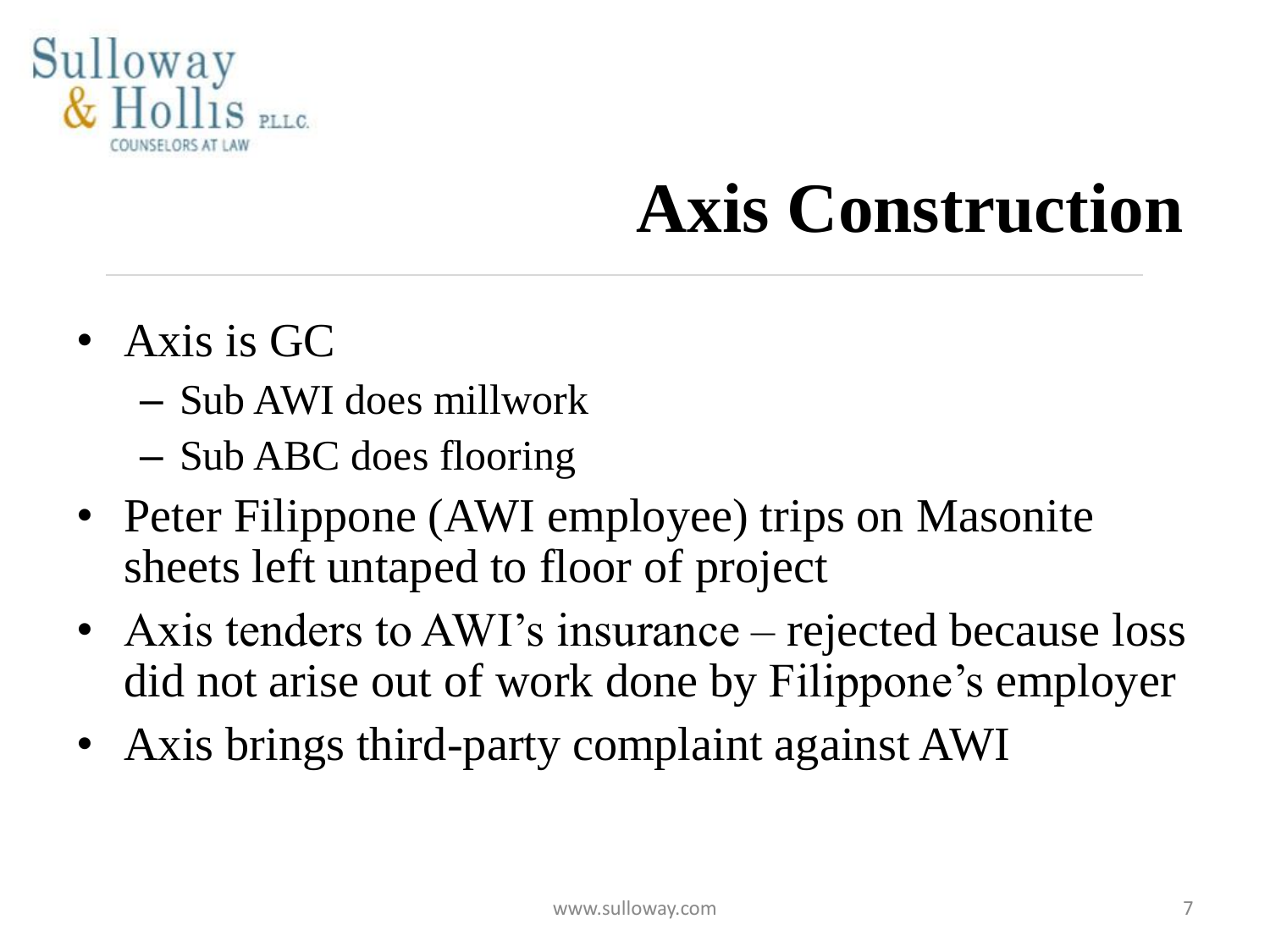

- HELD:
	- Third-party complaint triggers coverage because "reasonable possibility" of recovery
	- Carrier must look to complaint, judicial admissions, and third-party complaint facts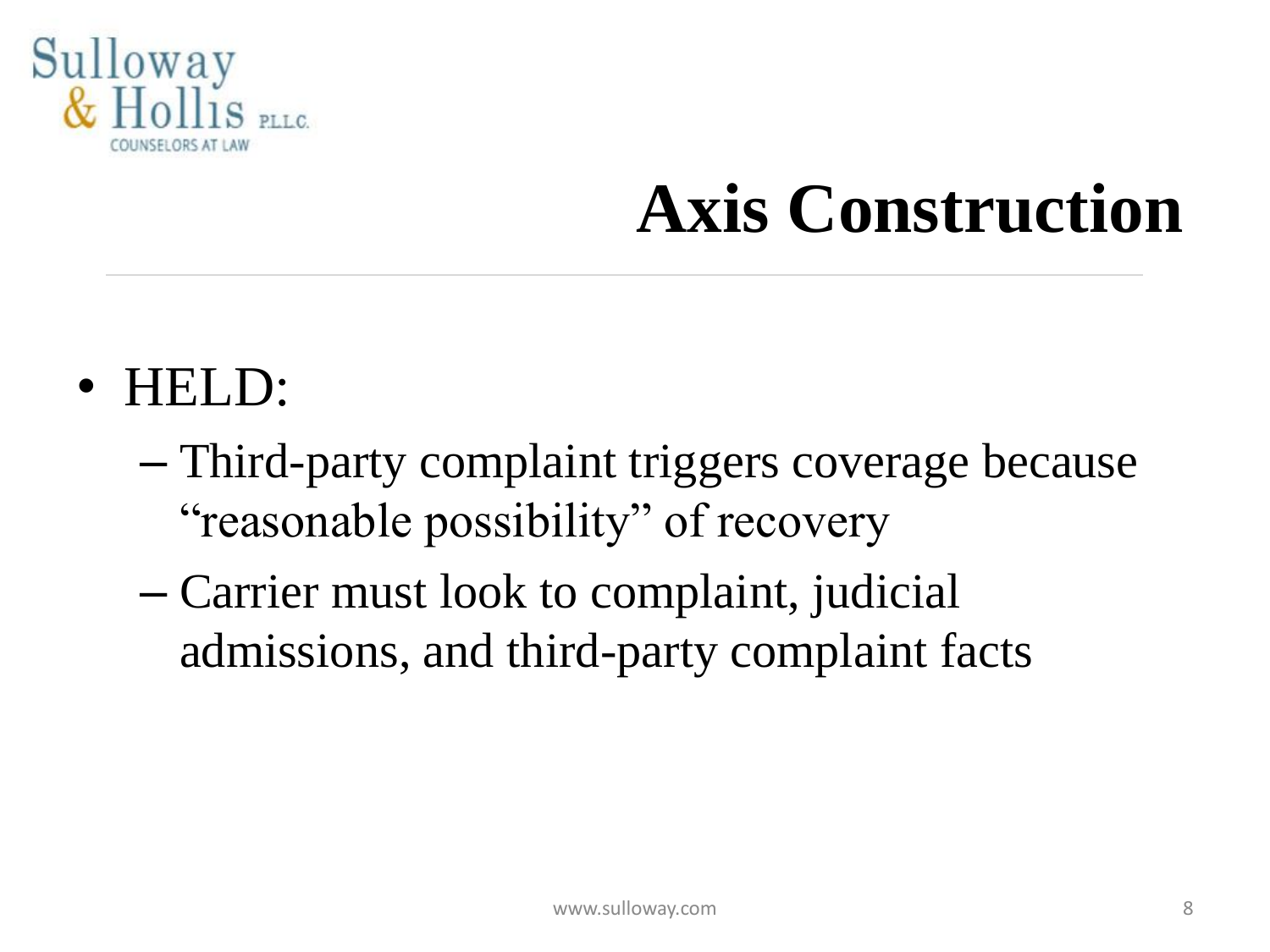

- Axis' allegations "fair game" for DTD: – Realities of NY litigation (WC bar)
	- Look to all facts, not just conclusions (evidence in depositions, bills of particulars)
	- First-party complaint is a starting point for duty, and does not narrow that duty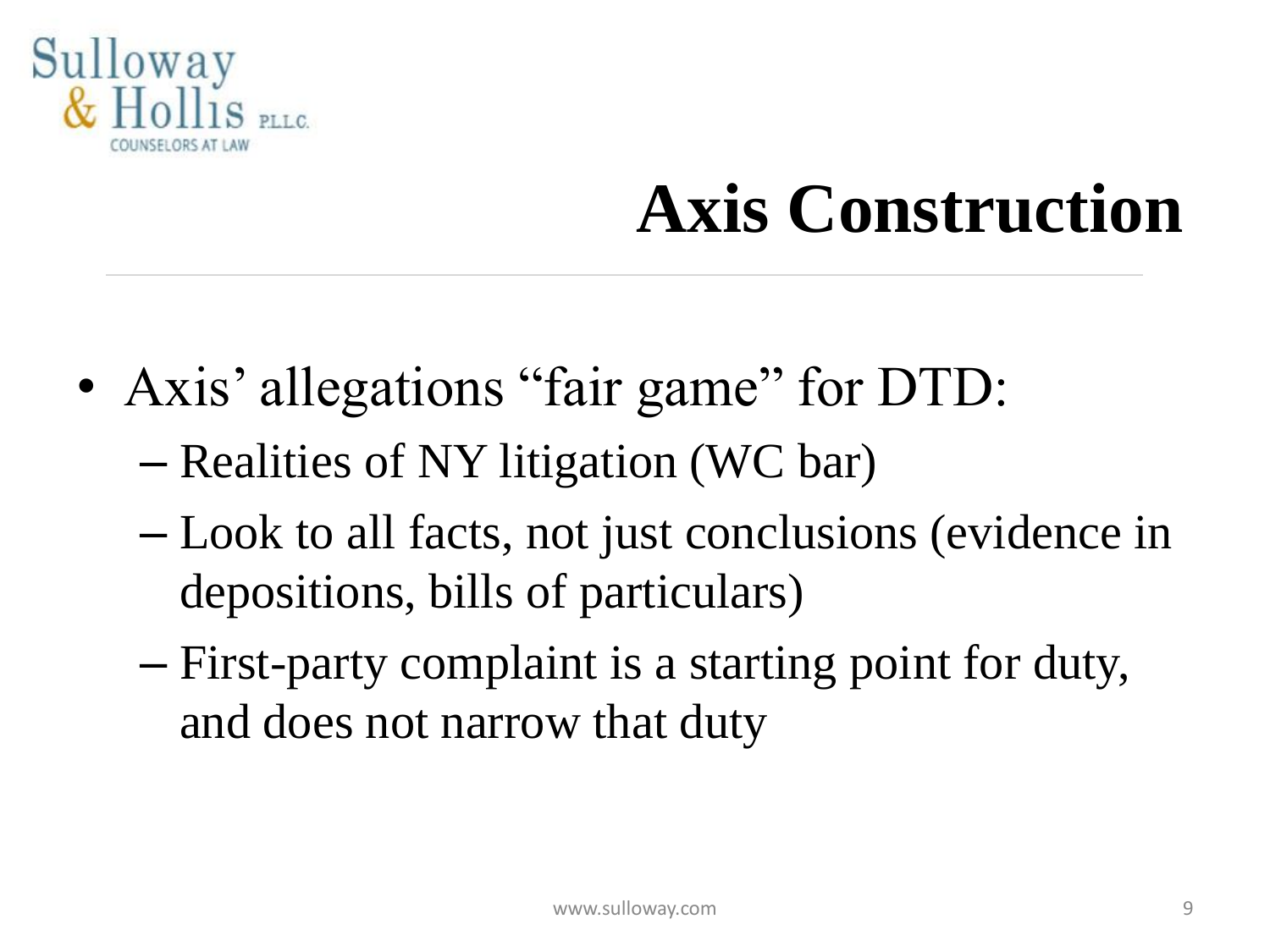

#### **Trend of self-serving allegations permitting an AI to plead itself into coverage?**

#### **Limited to unique law of New York?**

**Use of extrinsic evidence to tamp down judicial resort to speculation about what could be shown?**